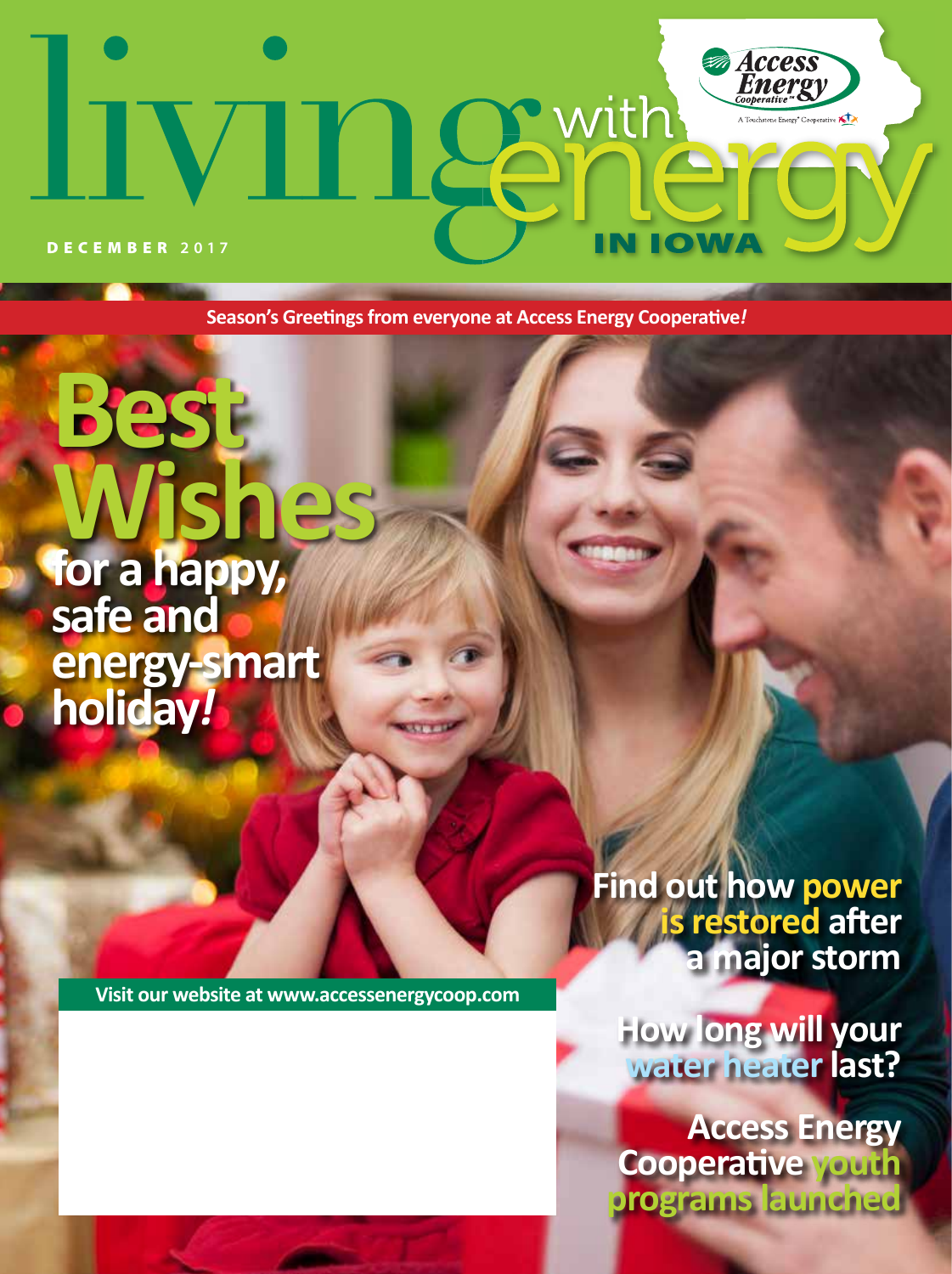#### **ACCESS ENERGY COOPERATIVE NEWS**

# **UPCOMING EVENTS**

|        | Dec. 25-26 Office closed<br>for Christmas |  |                          |  |  |
|--------|-------------------------------------------|--|--------------------------|--|--|
| Jan. 1 |                                           |  | <b>Office closed for</b> |  |  |

|        | <b>New Year's Day</b>                                  |
|--------|--------------------------------------------------------|
| Jan. 9 | Welcome back to<br>legislators at the<br>state Capitol |
|        |                                                        |

**Jan. 10-11 Power Quality Workshop for key accounts at the cooperative's office**

#### **OFFICE CLOSING**

**Even though our office is closed, you can call us 24 hours a day, 7 days a week at 866-242-4232 for answers to billing and account questions, paying your bill and reporting service interruptions.**





*Access Energy Cooperative is dedicated to exceeding members' expectations for safe, reliable and efficient service, while being a good citizen in our communities.*

**Office:** Access Energy Cooperative 1800 W. Washington St., P.O. Box 440 Mount Pleasant, Iowa 52641 **Phone:** 319-385-1577 or 866-242-4232 **Fax:** 319-385-6873 **Call Before You Dig (Iowa One Call):** 800-292-8989

**Website:** www.accessenergycoop.com **Facebook:** facebook.com/AccessEnergyCoop **Twitter:** twitter.com/AccessEnergyC **E-mail:** contactus@accessenergycoop.com **Office Hours:** Monday-Thursday, 7 a.m.-4:30 p.m. Friday, 7 a.m.-3:30 p.m. Closed Saturday, Sunday and holidays

Payments can be placed in dropbox under flag pole. Visa and MasterCard accepted.

**General Manager/CEO:** Kevin Wheeler **Editor:** Kimberly Davis **Assistant Editor:** Cherity Wibben **Officers and Directors:**

| David Hollingsworth      | District 1 | President      |
|--------------------------|------------|----------------|
| Joseph Heckethorn        | District 1 | Vice President |
| Robert Smith             | District 2 | Secretary      |
| <b>Fred Hickenbottom</b> | District 1 | Treasurer      |
| Jerry Barker             | District 2 | Director       |
| Larry White              | District 2 | Director       |
| Marvin Holtkamp          | District 3 | Director       |
| Marvin Newton            | District 3 | Director       |
| Victor Pierrot           | District 3 | Director       |
|                          |            |                |

This institution is an equal opportunity provider.

### **LOCAL PERSPECTIVE**

# **Cook up some holiday energy savings***!*

### **BY KEVIN WHEELER**

For many of us, the best holidays involve home-cooked meals and the wonderful aromas of turkey,

stuffing and baked goods wafting throughout the house. It means a busy kitchen and a bustling house full of family and friends. If this rings true for you – despite the increased kitchen activity – you still have an opportunity to save energy during the holidays.

In addition to being the "heart of your home," your kitchen could pump savings back into your wallet. According to the U.S. Department of Energy, cooking accounts for 4.5 percent of total energy use in U.S. homes. This number, combined with the energy use associated with refrigeration, dishwashing and hot water heating, means that as much as 15 percent of the energy in the average American home is used in the kitchen. So, saving energy here can have a significant impact on your household budget.

For example, when preparing side dishes, baked goods, soups and such, consider using small appliances like a slow cooker, toaster oven, microwave or warming plate instead of your conventional oven or stovetop. These small appliances are a smart, energy-saving alternative, typically using about half the energy of a stove.

When using your oven, don't peek! Opening the oven door can lower the temperature by as much as 25 degrees and causes your oven to work harder (consuming more energy) to return to the desired cooking temperature. If your recipe calls for baking the dish more than an hour, it's not necessary to preheat the oven (except for most breads). If your oven is electric, you can likely

turn the oven off for the last 5 to 10 minutes of cooking and allow residual heat to complete the job. On



the cooktop, clean burners and reflectors increase efficiency and offer better heating, so don't neglect this small but important task.

Just as keeping the oven door closed seals in efficiency and enables the stove to operate more

economically, the same rule applies to the refrigerator and freezer. Keep the doors closed as much as possible so cold air doesn't escape. However, leaving the door open for a longer period of time while you load groceries or remove items you need is more efficient than opening and closing it several times.

If you're entertaining a large group, you may be able to give your furnace a brief holiday. When your oven is working hard and you have a houseful of guests, the heat from the stove and the guests will keep your house comfortable, enabling you to turn down the thermostat.

When it's time to clean up, extend fellowship to the kitchen and wash and dry dirty dishes by hand. This uses less energy than a dishwasher. However, don't leave the water running continuously, or you'll waste energy. If you do use the dishwasher, run it with full loads only – and use the energy-saving cycle. Note that dishwashers that have overnight or air power dry settings can save up to 10 percent of your dishwashing energy costs.

By adapting these efficiency practices in your kitchen, energy savings will be one more thing to be thankful for this holiday season.  $\blacktriangleright$ 

Kevin Wheeler is the general manager/ CEO of Access Energy Cooperative.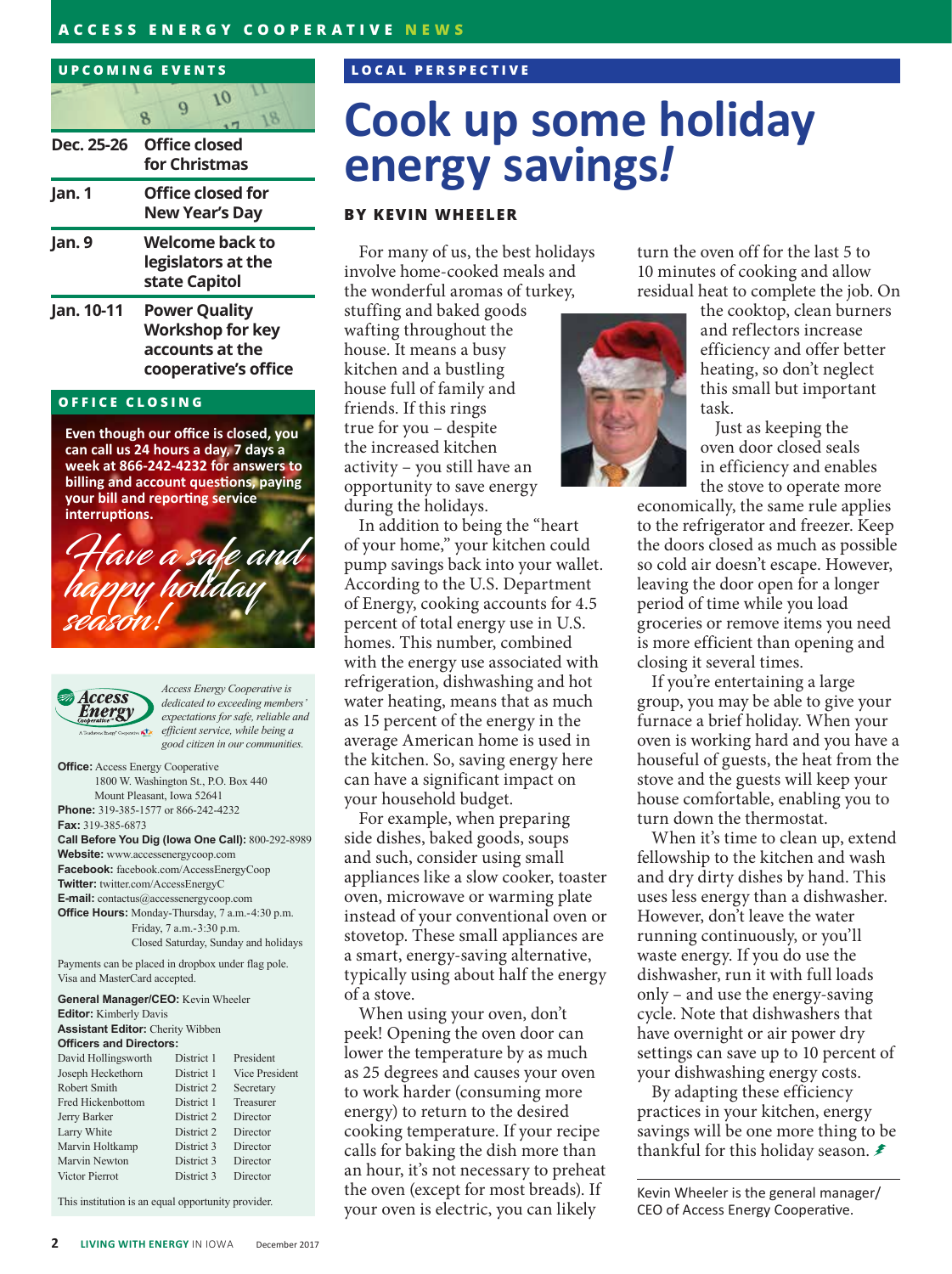# **Safety education for kids is an important part of what we do**

Commitment to our communities and to safety is an important principle under which Access Energy Cooperative operates. Teaching kids

how to stay safe around and to respect electricity is not only important to our cooperative, it's important to every one of our employees.



**Each year, we offer area schools a safety education presentation geared toward 3rd and 4th graders, showing them things they should and shouldn't do around electricity. Dan Philips** *(standing, left)***, Access Energy Cooperative's safety director, was accompanied by Diane Magnani, the co-op's executive assistant, to a session at Van Allen Elementary in Mt. Pleasant.**



**This year, the cooperative added a live line safety demonstration to our education offerings, contracted through Corn Belt Energy in Illinois and presented by Steve Hancock. This is a more intense, interactive safety education program geared toward middle school and high school students.**

#### **EDITOR'S CHOICE CONTEST**

# **Win a powerful cordless vacuum that cleans from floor to ceiling***!*

Black+Decker's new Powerseries Pro line of cordless vacuums can be used as uprights or detachable canisters with integrated extension wands for accessing hard-to-reach areas. With powerful suction and up to 60 minutes of runtime, the lineup includes a standard version, a second model designed to handle pet hair and a third version for allergy sufferers. Prices start at about \$150; visit www.blackanddecker.com for details.

To enter this month's contest for a standard unit, go to the *Living with Energy in Iowa* website at www.livingwithenergyiniowa.com and complete the entry form no later than Dec. 31, 2017. *≸* 



## **STUDENT LEADERS**

**Access Energy Cooperative scholarship details announced**



# **\$9,000 in scholarships is available to high school seniors**

- Six \$1,500 scholarships will be awarded – two in each of the cooperative's three districts.
- All winners must be high school seniors receiving post-secondary (college or technical school) education.
- Parents or legal guardians must be members of the cooperative.

## **Here's where to obtain an application**

- Go to any area high school guidance counselor office.
- Contact the Access Energy Cooperative headquarters office in Mt. Pleasant at 866-242-4232.
- Visit the co-op's website at www.accessenergycoop.com, download the application and fax, mail or bring it to our office. You also may submit the form online.

Applications are due in our office March 15, 2018. Winners will be announced at their senior awards ceremonies.

## **When are the scholarships given?**

\$500 of the scholarship money will be awarded to recipients at the completion of their first semester of post-secondary school education, with proof of enrollment for the second semester. The remaining \$1,000 will be awarded after completion of the third semester, with proof of enrollment for the fourth semester.  $\neq$